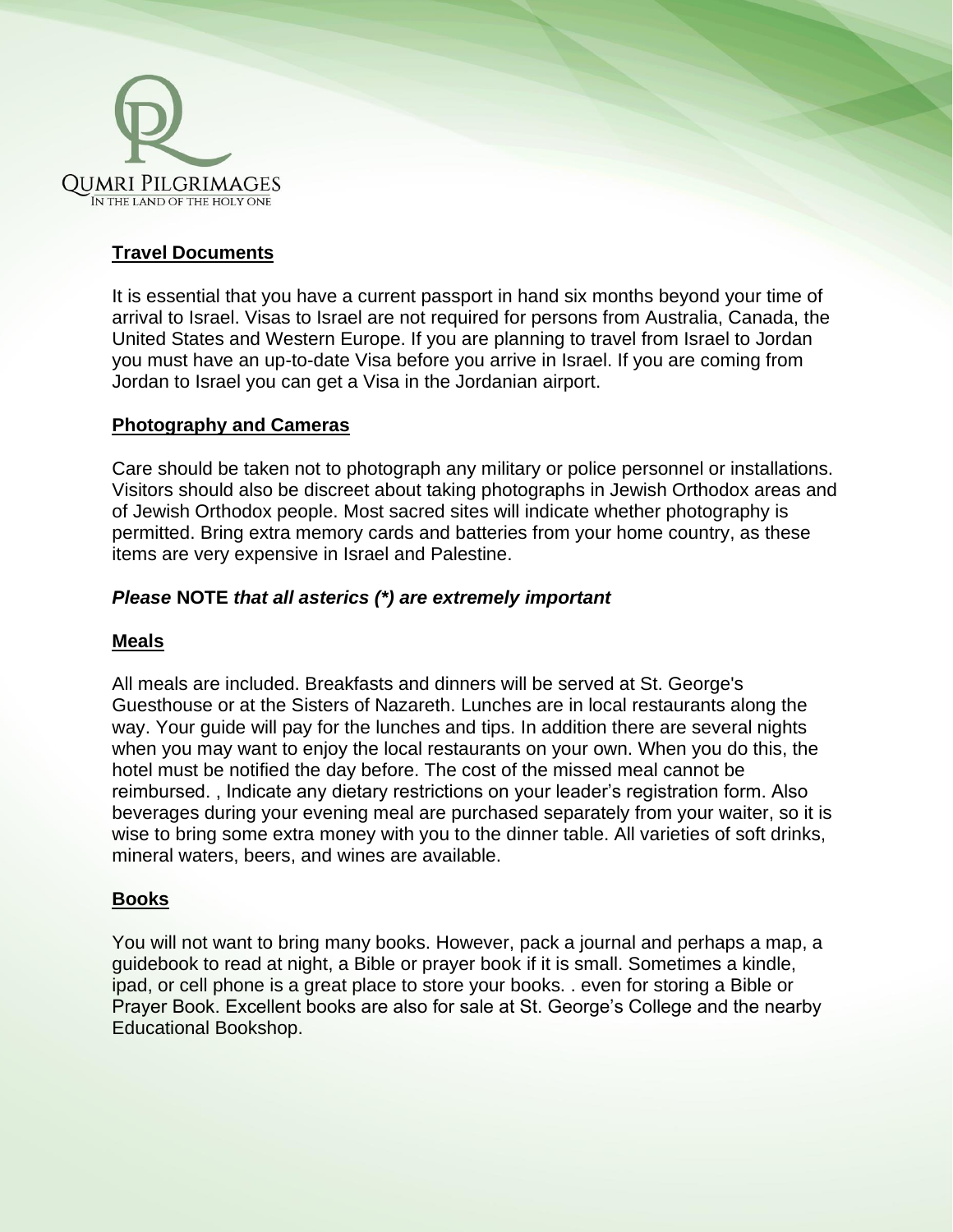## **Electricity and Electronics**

The electrical current in Israel is 220AC. Electrical plugs are shaped differently in Israel. Most U.S. phone and camera chargers only need a simple plug adaptor (see internet or local travel store). If you bring a hair dryer you will need a transformer and an adapter plug. However, inexpensive dual voltage hair dryers are available in the U.S. and in travel stores. Dual voltage items must be switched over to our 220AC and can then be used with only an adapter plug.

## **Transportation from Tel Aviv to Jerusalem**

Transportation from Tel Aviv to Jerusalem As your guide, I will provide luxury coach transportation for the group arriving at the Ben Gurion Airport in Tel Aviv and also for the group's departing transportation at the end of the pilgrimage. Pilgrims and baggage will be transported to our hotel in Jerusalem, approximately a 45-minute drive.

It is best to have a group flight, but sometimes people want to travel on their sky miles or arrive earlier or stay later. If you arrive in Tel Aviv within 45 minutes of the group flight, you may take our scheduled group transportation to the hotel. This is all included in your total package fee.

## **Extending Your Stay**

Sometimes pilgrims want to extend their time in the Holy Land either by adding days prior to their scheduled pilgrimage or adding days immediately after the pilgrimage. **Unfortunately because of the number of pilgrimages that I lead, I am unable to make hotel or travel arrangements for your extended stay.** However, I do have several airport transportation suggestions

First, it is easy and safe to take a service taxi to and from Ben Gurion Airport. It is called a sherut (she root). It brings you to your hotel in Jerusalem, but will probably stop at other hotels to drop off passengers. The sherut stand is located in front of one of the exits and is clearly marked "Service Taxi to Jerusalem". The price per person is approximately \$20.00 (US dollars) or NIS 72.00. This of course is subject to change.

## **Americans & Coffee**

After a number of trips to the United States, I now understand how much Americans enjoy their coffee . . . which brings me to the topic of coffee. Yes, it is true; many hotels and restaurants in my country serve the instant coffee, Nescafe. If you are not a fan of Nescafe then you now have several options. One, I have heard from other pilgrims that Starbucks in the U.S. sells an instant coffee product called VIA which is great as a substitute for brewed coffee and it's containers are small and travel well. Recently Folgers and several other brands are offering their products in small easy to pack containers.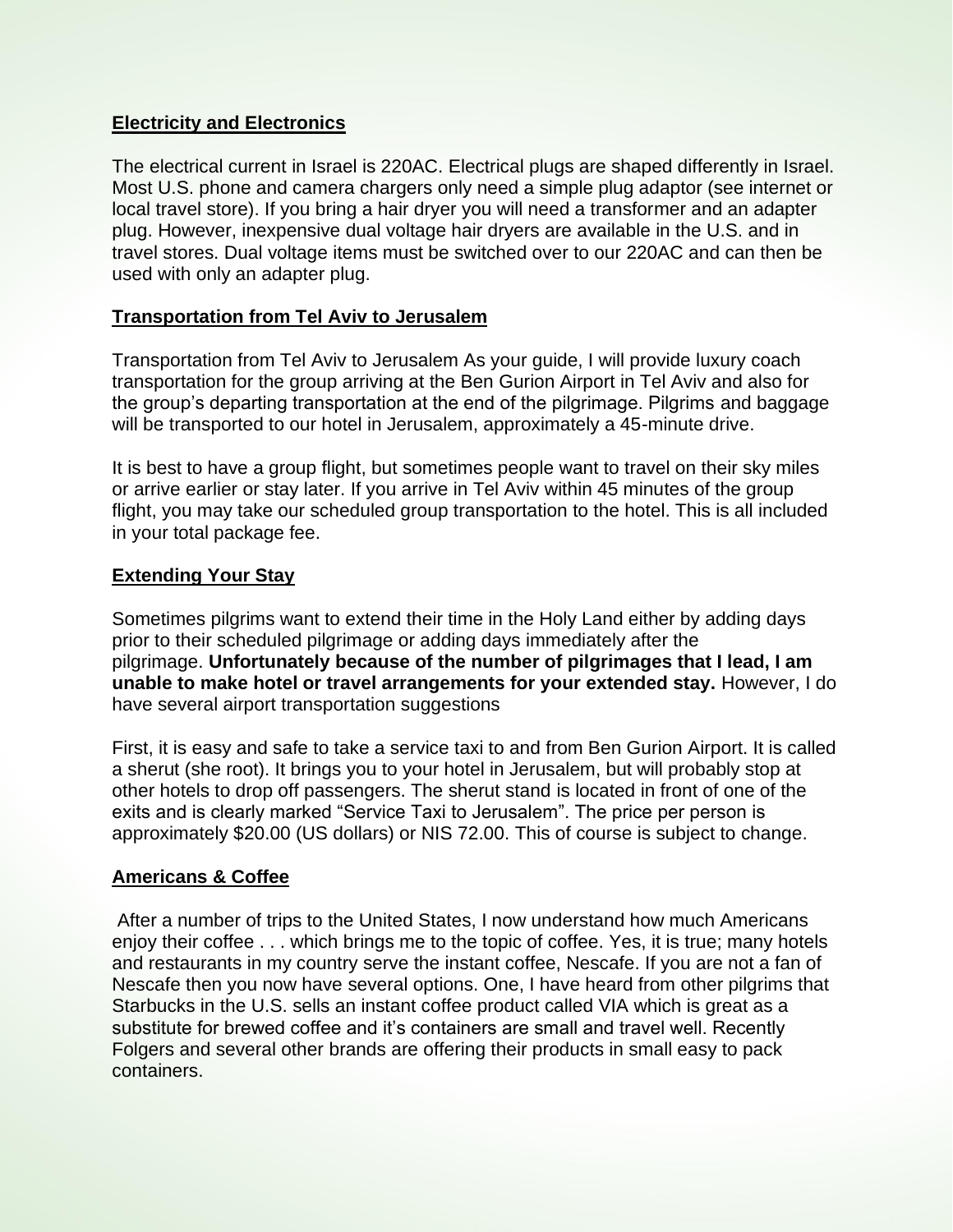## **Weather**

**Summer (Jun/Jul/Aug/early Sep):** Temperatures will be in the high 80º's, 90º's. However, Tel Aviv, and Tiberias will be hot and humid. Jerusalem is dryer and cooler, particularly at night. Masada and Eilat are extremely hot, but dry. (110<sup>o</sup>+!). No Rain!!!

**Spring and Fall (late Mar/Apr/May & late Sep/Oct/Nov):** Daytime temperatures will be very pleasant, in the 60º's to 70º's in most of the country, however it will be hot at the Red and Dead Seas. Jerusalem temperatures will be comfortable in the 40º to 50º's in the evening. There will be some rain - nothing torrential.

**Winter (Dec/Jan/Feb/early Mar):** Winter weather can fluctuate. Some winters are mild and sunny, some cooler and overcast. There can be occasional heavy rain and, in January and February, even snow sometimes. It will probably be in the 50º's and 60º's in most places, but in the 40º's in Jerusalem and the hills of Galilee, it will be cold at night.

## **Free Time**

There will be planned "free time" within our itinerary, usually two half days or one full day. I will be happy to suggest a variety of activities for you to choose from, including particular shopping areas and additional places of special interest.

## **Language**

English is understood and spoken widely in most tourist areas. Arabic and Hebrew are the official languages in Israel. I speak English, Arabic and Hebrew so I can always help you out!

## **Walking**

Plan to be able to walk comfortably for 20 minutes at a time. Bear in mind that the terrain is sometimes rough and dusty. In most areas there are places to sit and rest while waiting for the group. Comfortable walking shoes are essential!

## **Travel Insurance**

Travel Insurance is strongly recommended. Airlines can cancel flights and individuals may cancel their trips for a number of personal reasons. There are now policies available that cover cancellations for any reason. I don't recommend a particular company. You might use these websites to help make your decisions:

State has its insurance regulatory agency which should be able to tell you about a particular firm's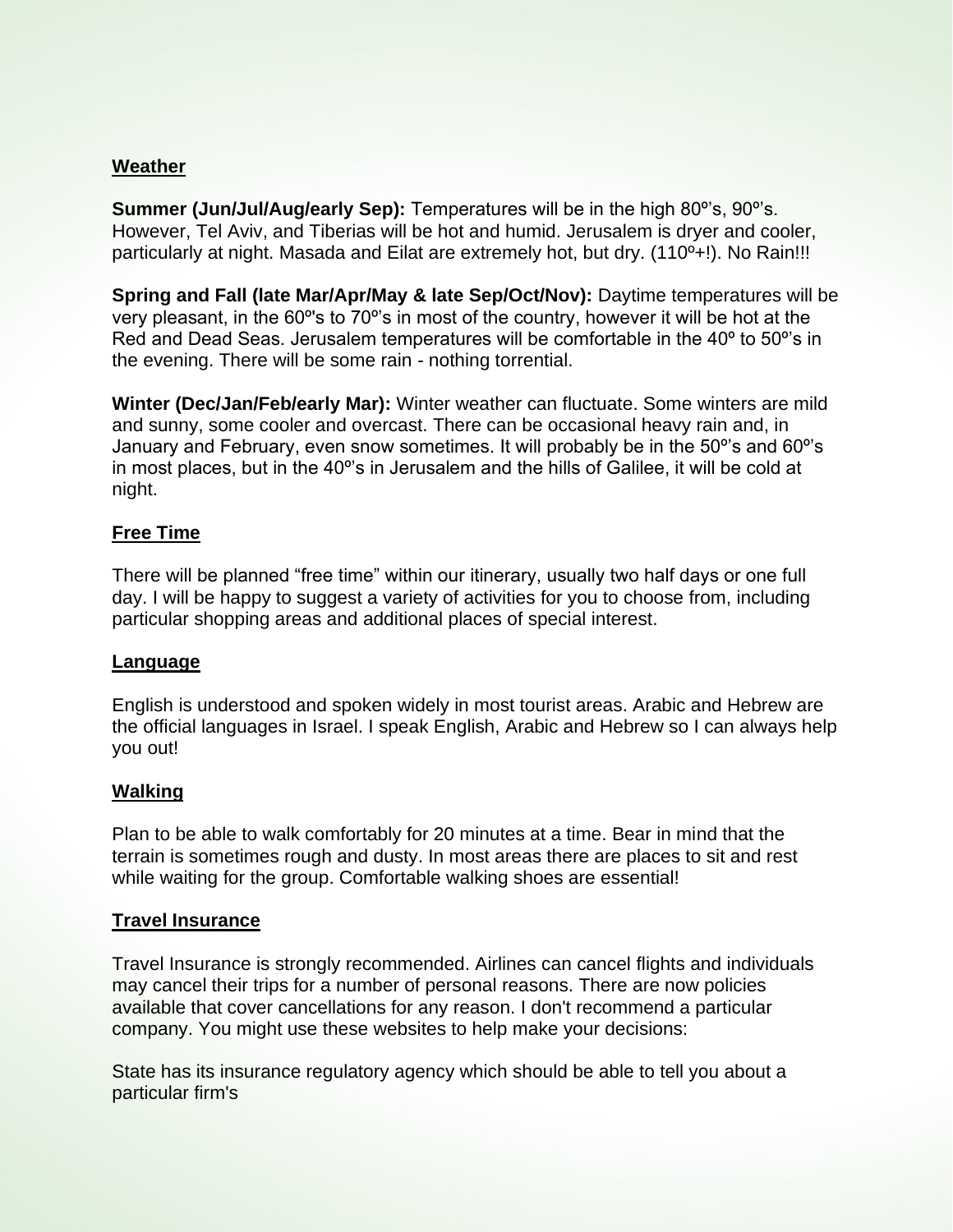#### **Pilgrimage Accommodations**

We will be staying in traditional, clean, modest, and comfortable places, which are appropriate for a pilgrimage. These accommodations are close to the local culture and also the traditions of welcoming pilgrims to the Holy Land.

In Jerusalem we are staying at **St. George's Pilgrim Guest House.** This cathedral close contains a beautiful garden, St. George's College and is also the home to the Episcopal Diocese of Jerusalem. The Guest House provides the perfect retreat for pilgrims. The rooms are climate-controlled, have TV, and good bathroom and showers. The staff is top-notch and noted for good customer service. The food is super and they have a modest rooftop deck for early morning or evening gazing over the Old City. I am very happy we were able to book it for our group! You will feel so much a part of the local culture while still feeling comfortable and secure. There are some rooms with a balcony and a lovely view of the Old City.

In Nazareth we are staying at the **Sisters of Nazareth Guesthouse!** At the Sisters of Nazareth Guesthouse, the rooms are a bit smaller than at St. George's Guesthouse, but have been fully updated, have climate control, and are noted for their very clean upkeep. There is a lovely courtyard for pilgrims to gather in the evenings. Breakfasts are simple, usually consisting of delicious bread (home made), jams, cheese, fruit, hardboiled eggs, juices, and coffee.

#### **What to Wear and What Not to Wear!**

**Women** – Please dress conservatively in skirts, slacks or capris (that cover the knees) for Holy Land sites. No tank tops, shorts or sleeveless blouses, please. Short-sleeves are fine. Bermuda shorts are fine for the walking tour in Galilee. You will want to be able to dress up slightly for church on Sunday and for a few special nights. You will also need a sweater or light jacket for potentially cool evenings.

**Men** – Long pants, jeans or khakis, are necessary most days. Bermuda shorts are fine for the walking tour in the Galilee. You might want some long-sleeved shirts for church and a few special nights.

**\*Hats, Sunglasses and Sunscreen for Everyone** - You will definitely need a hat and sunglasses, also sneakers and/or walking shoes that can handle cobblestones. Otherwise, shoes are entirely up to you. Do not forget your sunscreen!

**Jewelry** - A watch is helpful but a lot of jewelry is unnecessary. Many people enjoy finding a silver or gold cross - or some special earrings while on the pilgrimage.